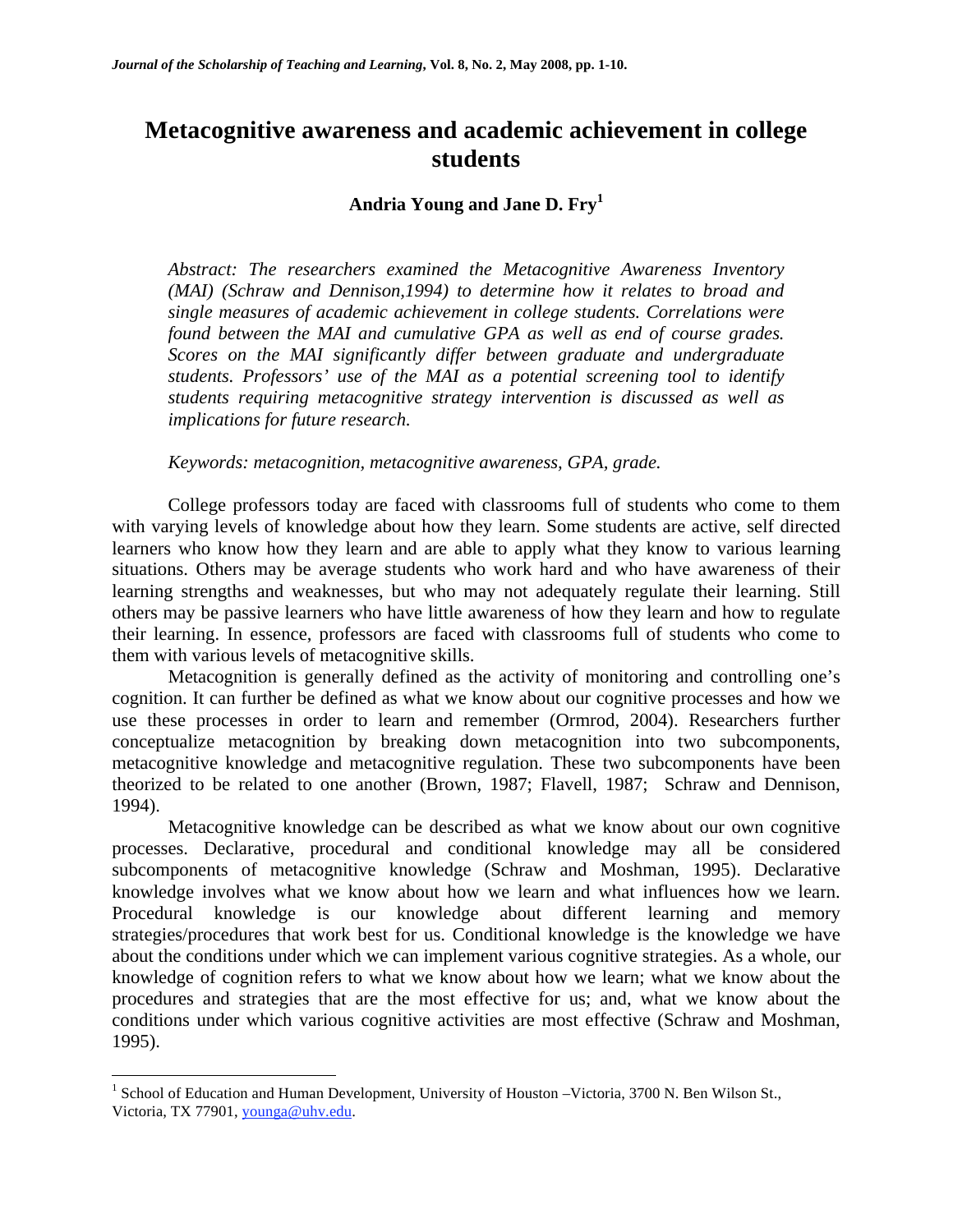Metacognitive regulation in contrast to metacognitive knowledge may be thought of as the actual activities in which we engage in order to facilitate learning and memory (Schraw and Moshman, 1995). Metacognitive regulation can be broken down into three component activities. These include planning, monitoring and evaluating. Planning involves just that, planning out a cognitive task by selecting appropriate strategies and cognitive resources. Monitoring involves the awareness of our progress through a cognitive task and our ability to determine our performance. Finally, evaluating involves taking a look at the outcome and determining if the learning outcome matches our learning goals and if the regulation processes we used were effective (Schraw and Moshman, 1995).

 It stands to reason that if students have well developed metacognitive knowledge and metacognitive regulatory skills and they use their metacognition they will excel academically. Consequently, it is important to be able to assess metacognition of college students to determine if this knowledge and skills are related to academic achievement. If we can say that metacognitive knowledge and skills are related to measures of academic success then professors can use various techniques to assess their students' metacognition and develop means by which to improve students' metacognition when necessary.

### **I. Metacognitive assessment and academic achievement.**

 Researchers have examined metacognition and how it relates to measures of academic achievement. In these studies metacognitive skills are measured in terms of metacognitive regulation, metacognitive knowledge or both of these components. However, these components are measured differently within the literature. Some researchers use self report inventories to assess metacognitive skills and relate them to achievement measures (Schraw and Dennison, 1994; Sperling et al., 2004). Other researchers examine metacognitive judgments in the form of monitoring accuracy as a measure of metacognitive regulation on various tests (Everson and Tobias, 1998; Nietfeld et al., 2005; Schraw, 1994). Monitoring accuracy is measured in terms of what is considered calibration of performance. Calibration of performance judgments are made at the local and global levels. Local judgments are made after each item on a test. Local monitoring accuracy is determined to be the average difference between the actual answer of each test question and the students' judgment of how well they answered each question. Global judgments are made after the entire test is completed. Students are to judge how well they think they did on the test as a whole. Global monitoring accuracy is determined to be the difference between the overall test score and the students' judgment of how they did on the test. Local monitoring accuracy is thought to be a measure of ongoing metacognitive regulation during testing and global monitoring accuracy is thought to be a measure of cumulative metacognitive regulation (Nietfeld, et al 2005). The following is a brief review of studies utilizing both survey and measures of monitoring accuracy to assess metacognitive knowledge and/or metacognitive regulation.

 Everson and Tobias (1998) were interested in knowledge monitoring accuracy. This skill is thought to be involved in metacognitive regulation. They developed a means to assess students' knowledge monitoring ability (KMA) by examining the difference between students' estimates of their knowledge in the verbal domain and their actual knowledge as determined by performance on a standardized verbal test. They found the greatest relationship to be between the KMA and students' end of course grade in English, then the humanities and the students' overall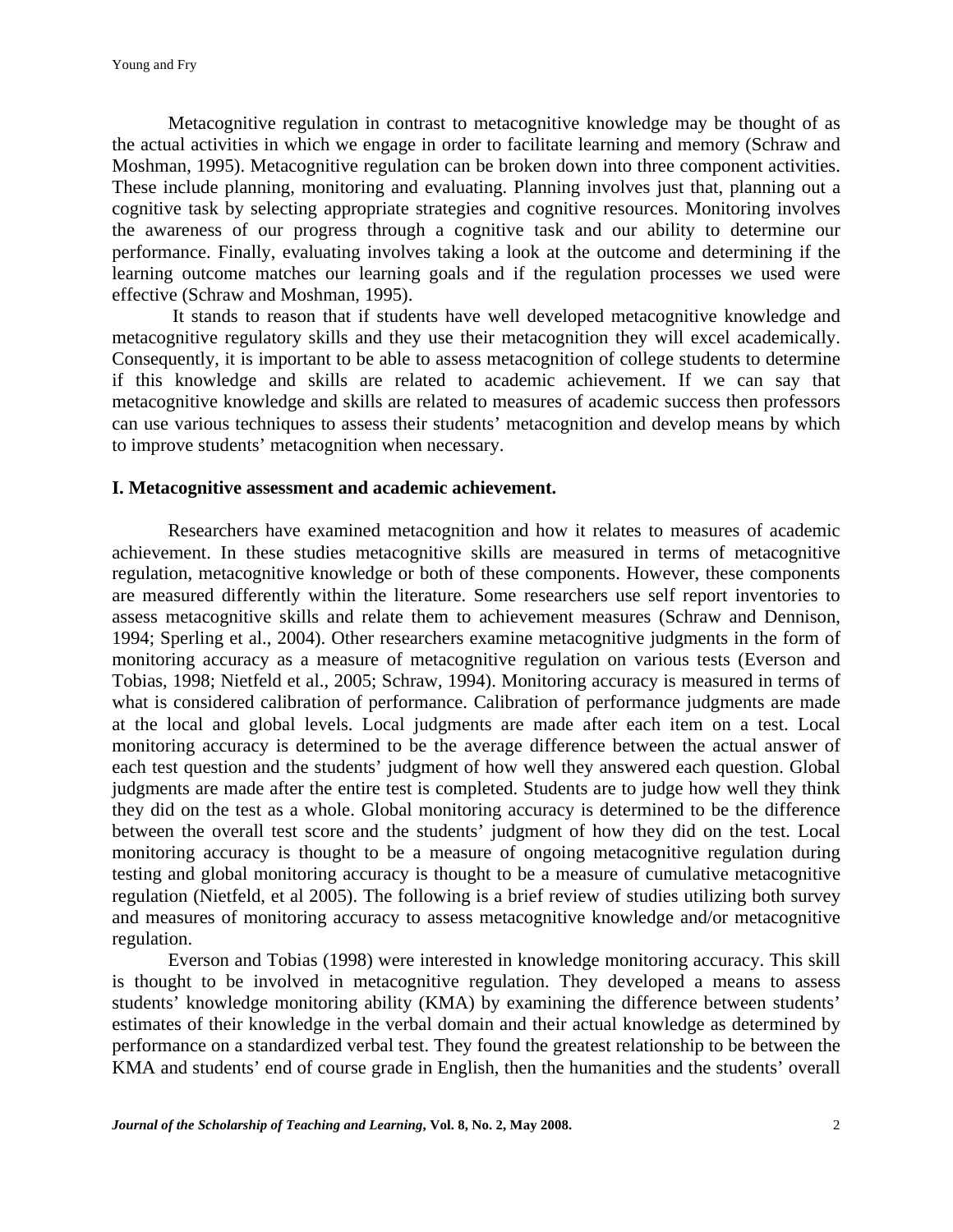GPA. They also found that this measure of metacognitive regulation, the KMA, was related to academic achievement in college and it was a good predictor for success in college.

Schraw (1994) was interested in the relationship between metacognitive knowledge and metacognitive regulation. He measured metacognitive knowledge by asking students to rate how well they thought they could monitor their accuracy on a series of multiple choice reading tests. He measured metacognitive regulation at both the local and global levels by having students rate accuracy for each question then rate their accuracy after completing the tests. Based on the results of his study, Schraw suggested that adult students may differ not so much in their metacognitive knowledge skills but in their metacognitive regulation skills. He further suggested that metacognitive knowledge may develop independently of metacognitive regulation. Finally, Schraw found that actual test performance was significantly correlated with judgments of test performance made before testing, a measure of metacognitive knowledge. Test performance was also correlated with metacognitive regulation in that he found correlations between performance and local and global judgments.

 Nietfeld et al (2005) examined metacognitive regulation by measuring monitoring accuracy at the local and global level on a series of multiple choice tests given as a part of a semester long course. They found that monitoring accuracy remained stable across tests throughout the semester. They also found that students were more accurate in their global predictions than their local predictions. They found that student performance on the tests was related to local monitoring accuracy.

Schraw and Dennison (1994) developed the Metacognitive Awareness Inventory (MAI) to assess metacognitive knowledge and metacognitive regulation which they referred to as the knowledge of cognition factor and the regulation of cognition factor. The MAI consists of 52 questions tapping into these two components of metacognition. They found that there was strong support for the knowledge of cognition and regulation of cognition components and that these two components were related as had been suggested in the research (Brown, 1987).

 Schraw and Dennison (1994) also tested the convergent validity of the MAI by comparing MAI scores with other measures thought to be related to metacognition such as pretest monitoring ability, actual test performance and the ability to accurately monitor test performance. They did not find a significant relationship with regard to monitoring accuracy and the MAI or between pretest judgments and monitoring accuracy. They found the knowledge of cognition factor of the MAI was related to higher test performance and the regulation of cognition factor of the MAI was not.They also found that knowledge of cognition as measured by pretest judgments was related to the MAI. Pretest judgments were also related positively to test performance.

 Sperling et al (2004) utilizing the MAI to determine college student metacognitive awareness, found a significant correlation between the knowledge of cognition factor and the regulation of cognition factor. They also were interested in whether the MAI would be correlated with other measures of academic achievement such as SAT scores and high school average. They found no relation between scores on the MAI and measures of academic achievement. They were surprised to find a negative correlation between SAT math scores and the MAI scores.

Overall, the findings in the research reviewed above regarding the correlation of metacognition with academic and achievement measures indicate that when regulation of cognition is measured by having students estimate their performance on either a local or global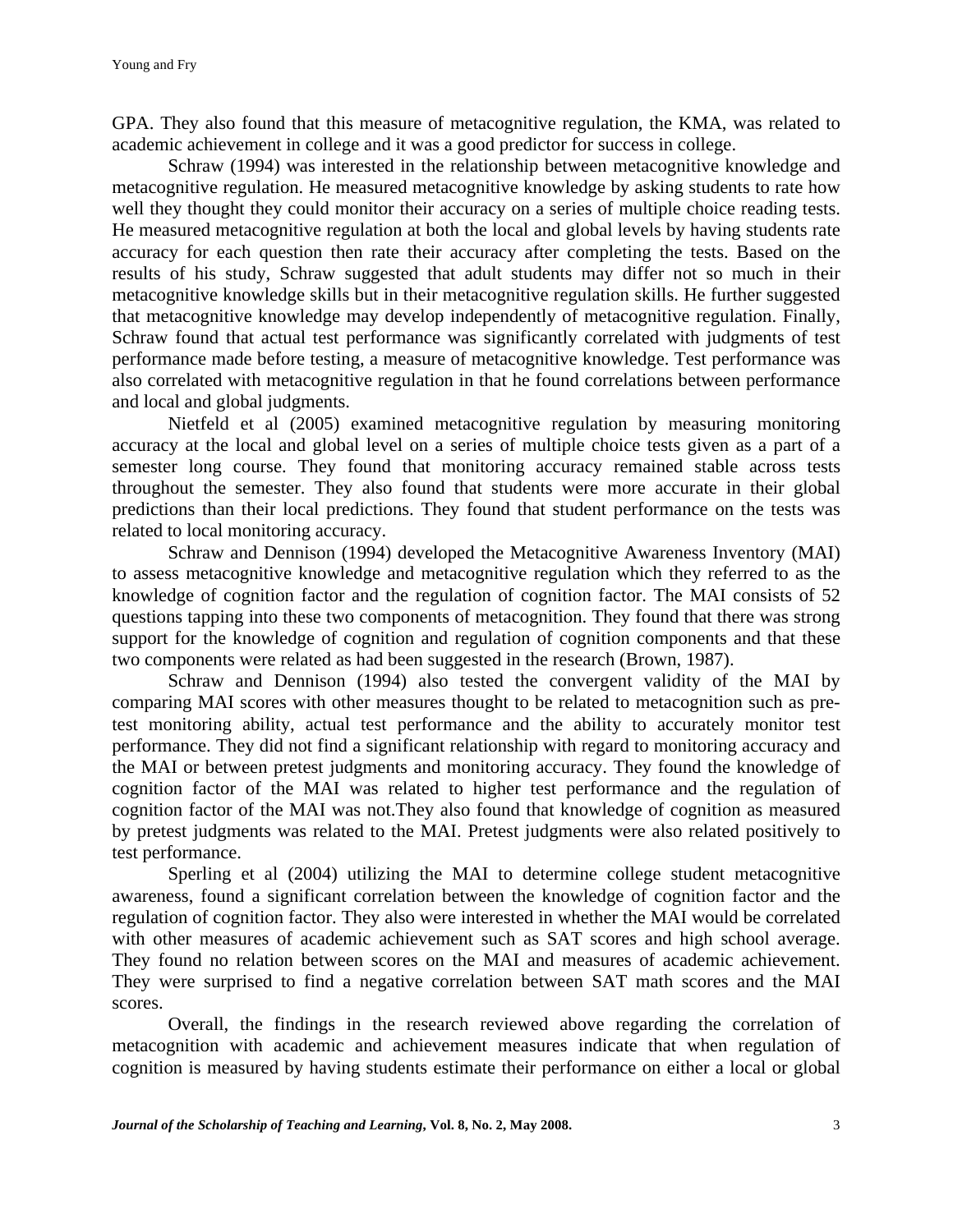level, regulation of cognition is related to test performance, domain specific GPA scores and overall GPA scores (Everson and Tobias, 1998; Nietfeld et al, 2005; Schraw, 1994).

 It appears that when metacognition is assessed through calibration of performance measures there is support for the relationship between metacognitive skills and measures of academic achievement. Unfortunately, determining monitoring ability and monitoring accuracy at the local and global level to assess metacognitive knowledge and regulation skills is a labor intensive endeavor. This situation is especially true for students who are assessed in their actual college classes and not a laboratory or contrived setting. Students monitoring their accuracy on a local and global level must take the time to answer the test questions and then respond to how confident they were about their performance on each question. This process can be a time consuming and possibly stressful task for students while taking tests that will count toward their end of course grades (Nietfeld, 2005). It is important to assess students in a less intrusive manner in order to ascertain their metacognitive awareness and skill level. A less intrusive assessment such as a questionnaire, will allow instructors to quickly identify struggling students early on and assist them in developing effective metacognitive skills.

 In a departure from utilizing metacognitive judgments as a method to determine metacognitive skills Schraw and Dennison (1994) developed the MAI as a quick and easy means to assess metacognitive awareness. As reported above they found the MAI correlated with reading comprehension test performance, a measure of academic achievement, only on the knowledge of cognition factor. Sperling et al (2004) did not find a correlation with more comprehensive measures of academic achievement such as SAT scores or high school GPA. Obviously the results of the studies in which the MAI was used to assess metacognition are mixed.

The MAI, needs to be examined further and in a broader context. Instruments used to assess metacognition must be sensitive to comprehensive measures of academic achievement that require a variety of cognitive skills in addition to general verbal ability. Assessments must be easy to administer and score so professors can use the information to help students over the course of a semester. Metacognitive assessments must also be comprehensive assessments of the theorized components of metacognition, namely metacognitive knowledge and metacognitive regulation.

 The purpose of the present study was to further examine the relation between metacognition and broad based measures of academic achievement within a natural classroom setting. The MAI was chosen because it is an easy to administer survey for adults, which can be delivered in both face to face and online classes. Additionally, the MAI taps into the two component model of metacognition, metacognitive knowledge and metacognitive regulation cited in the research (Brown, 1987; Schraw and Dennison, 1994). Furthermore, with the MAI researchers can analyze relationships between metacognitive skills and specific academic skills such as scores on classroom tests, reading comprehension tests etc.Researchers can use the MAI to analyze for relationships between metacognitive skills and broader measures of academic achievement such as cumulative GPA, SAT scores and other standardized scores. The final purpose of the study is to add to the body of knowledge regarding the validity of the MAI in terms of the statistical relationship between metacognitive knowledge and regulation; and in terms of the convergent validity of the MAI with measures of academic achievement.

 Given the findings thus far regarding the MAI and academic achievement measures the primary goal of this study was exploratory in nature. The researchers were interested in correlations between the MAI and end of course grades; the MAI and cumulative GPA; and the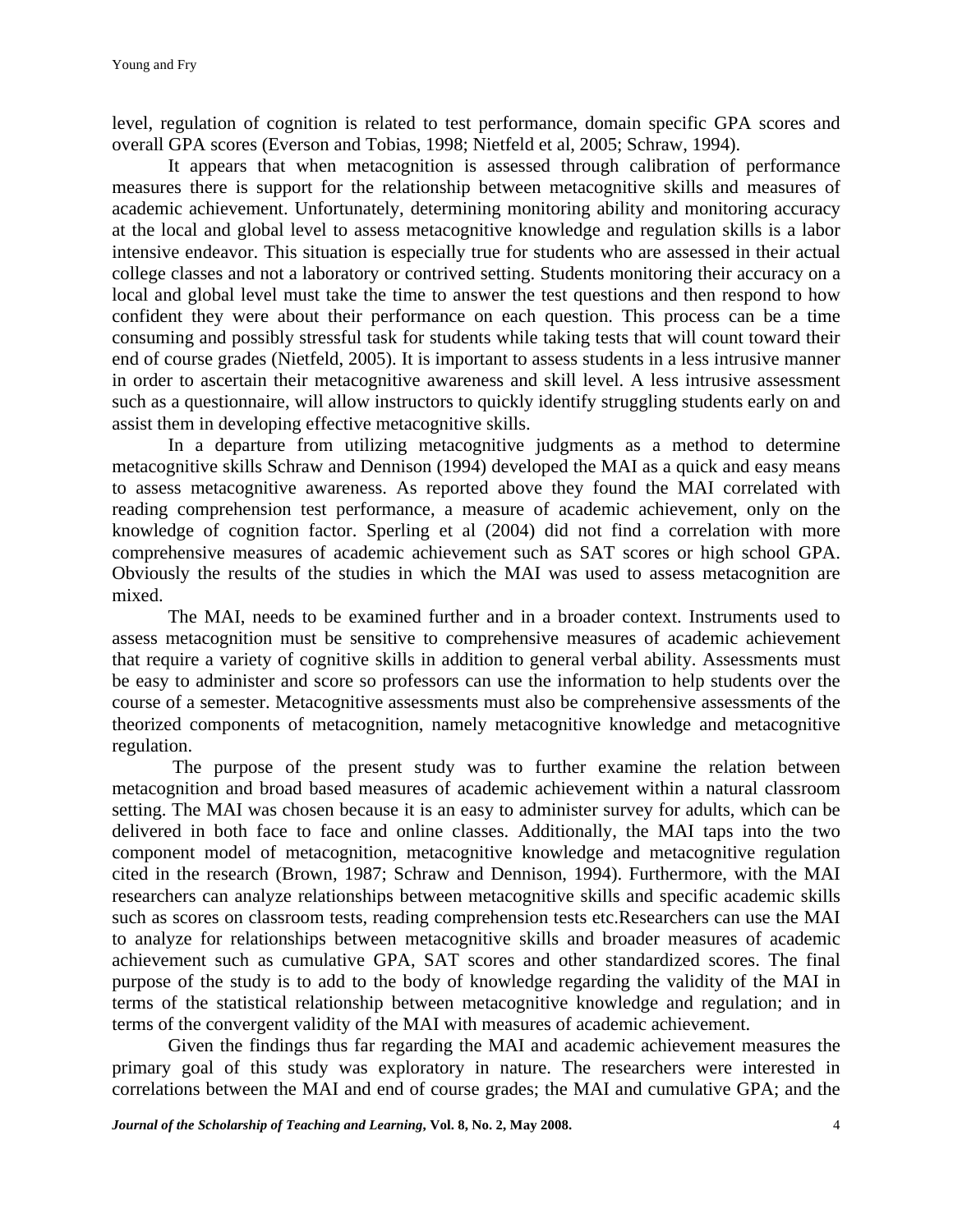MAI and single tests within a semester long course. Furthermore, the researchers were interested in whether scores on the MAI would distinguish between experienced and less experienced students as measured by class standing as graduate or undergraduate.

## **II**. **Method.**

## *A. Participants.*

Undergraduate and graduate education students at a small upper level (junior, senior and graduate level) institution located in Southeast Texas were invited to take part in the study. Junior and senior level students in undergraduate teacher education classes in Reading and Human Learning were asked to voluntarily complete the Metacognitive Awareness Inventory (MAI) during summer and fall semesters. Additionally, graduate students in master's education programs taking core classes were asked to voluntarily complete the MAI during summer and fall semesters. The MAI was offered in a total of 15 classes. Two classes were delivered face to face, while the remaining classes were delivered online. The requirements of the fifteen classes from which students were drawn included multiple choice tests, online discussions with specific content criteria, projects and lesson plans.

Students in both face to face and online classes had access to the MAI online through WebCT. They were told they could take the MAI at any point during the semester in which they were enrolled in the participating class. One hundred and seventy eight students completed the MAI. Forty five or 25.3% were graduate students and 133 or 74.7% were undergraduate students. One hundred and fifty eight or 88.8% of the respondents were enrolled in online classes. The remainder was enrolled in face to face classes with access to an online component of the class. See Table 1 for student characteristics.

| Gender  | Age         | <b>Level of College</b> | <b>Credit Hours Taken</b> | <b>GPA</b>   |
|---------|-------------|-------------------------|---------------------------|--------------|
|         |             | <b>Education</b>        | of<br><b>Semester</b>     |              |
|         |             |                         | <b>Participation</b>      |              |
| Male    | $20-25$ yrs | $<2yrs$ .               | $3-6$                     | $4.0 - 3.5$  |
| $3.9\%$ | 32.8 %      | $1.7\%$                 | 35%                       | 46.9%        |
| Female  | $26-30$ yrs | 2yrs.                   | $7 - 12$                  | $3.49 - 3.0$ |
| 96.1%   | 22.6%       | 17.4%                   | 36.3%                     | 32.8%        |
|         | $31-35$ yrs | 3yrs.                   | $13 - 18$                 | $2.99 - 2.5$ |
|         | $15.3\%$    | 20.8%                   | 17.5%                     | 15.3%        |
|         | $36-40$ yrs | >3yrs.                  | $19-21$                   | $2.49 - 2.0$ |
|         | $5.6\%$     | 34.3%                   | 2.1%                      | 5.1%         |
|         | $41-45$ yrs | <b>Bachelors</b>        | >21                       |              |
|         | 14.7%       | 22.5%                   | $.9\%$                    |              |
|         | Over 45     | <b>Masters</b>          |                           |              |
|         | $9.0\%$     | 3.4%                    |                           |              |

**Table 1. Student Characteristics.**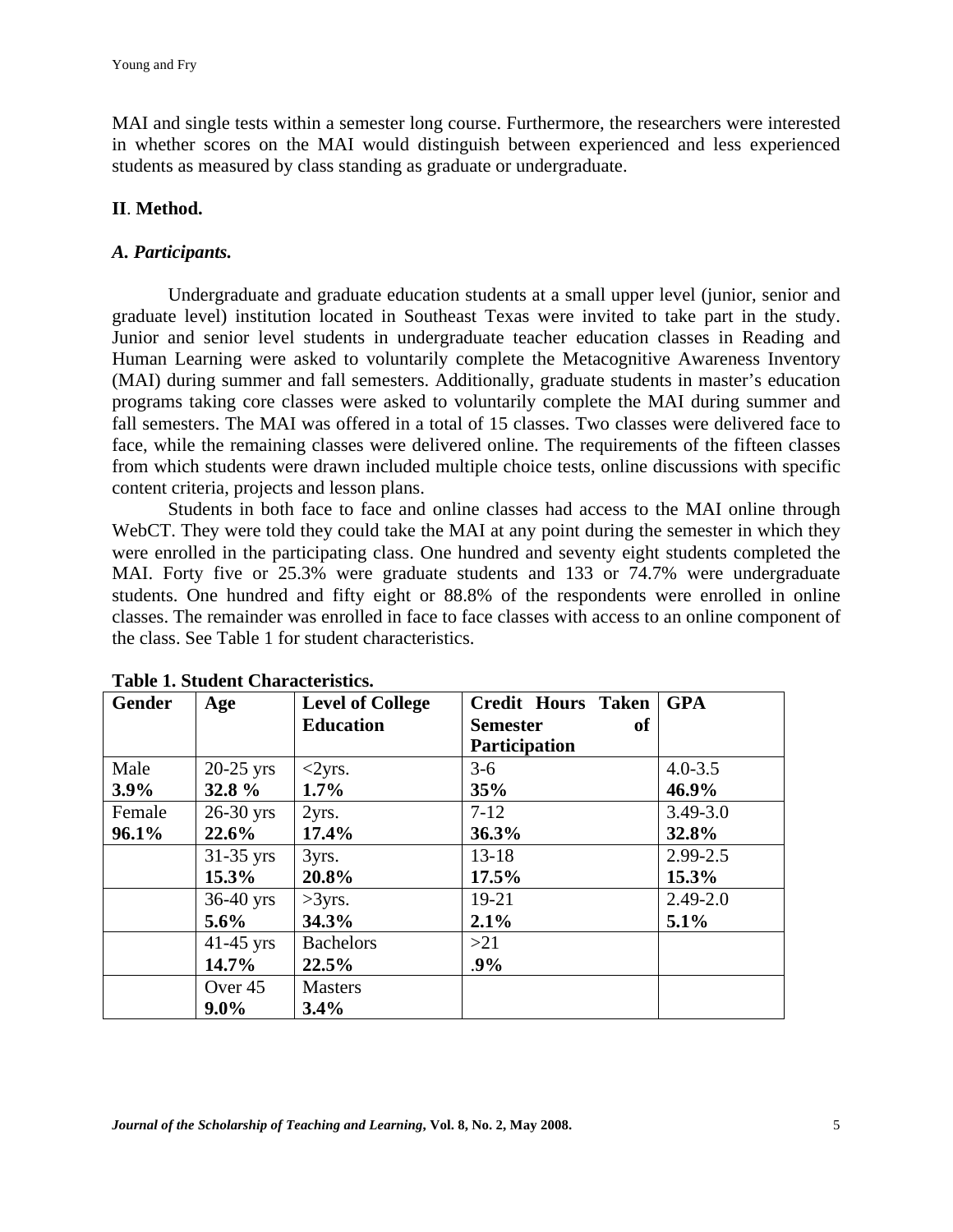## *B. Materials.*

The MAI (Schraw and Dennison, 1994) with permission of the first author was used to measure students' metacognitive awareness. The MAI consists of 52 statements which students rate as being false or true on a five point likert scale. The two components of metacognition discussed above are represented within the scale, metacognitive knowledge and metacognitive regulation. Within the MAI these are referred to as the knowledge of cognition factor and the regulation of cognition factor. Within the inventory there are 17 questions related to the knowledge of cognition factor for a possible point total of 85.There are 35 questions related to the regulation of cognition factor for a possible point total of 175. The factor scores are calculated by adding the scores on questions related to each of the factors. Higher scores correspond to greater metacognitive knowledge and greater metacognitive regulation. In addition to the knowledge of cognition score and the regulation of cognition score a MAI total score is derived by summing responses to all 52 questions. The instrument was designed for use on adult populations. The MAI was transformed into a web format so it could be completed by students online.

## *C. Procedure.*

In each of the fifteen classes a link to the MAI was set up on WebCT for students to access. Students in face to face classes had an online component to their classes so they too had access to the MAI via WebCT. The letter within the link explained the MAI and the purpose of the study. Students were asked to consent to complete the MAI and to provide their names on the MAI so their end of course grades could be associated with their score on the MAI. Students were not provided incentive in the form of additional points to complete the MAI as this extra credit would skew their end of course grades and confound the results of the study. Consequently, each class had approximately a 50% response rate. Students were told they could complete the MAI at anytime during the semester. The experimenters downloaded the MAI responses only after the end of course grades were submitted to the registrar in order to avoid bias in assigning end of course grades.

### **III***.* **Results.**

### *A. Correlations between MAI and measures of academic achievement.*

For the 178 respondents the mean MAI score was 206.85. The mean score for the knowledge of cognition factor and regulation of cognition factor was 68.69 and 138.16 respectively. See Table 2 for means and standard deviations of the MAI.

|                                       | M      | <b>SD</b> |
|---------------------------------------|--------|-----------|
| <b>MAI</b> Total                      | 206.85 | 20.99     |
| Knowledge of Cognition Factor         | 68.69  | 7.28      |
| <b>Regulation of Cognition Factor</b> | 138.16 | 14.94     |

| Table 2. Means and Standard Deviations of the MAI. |  |  |  |
|----------------------------------------------------|--|--|--|
|----------------------------------------------------|--|--|--|

<sup>(</sup>n=178)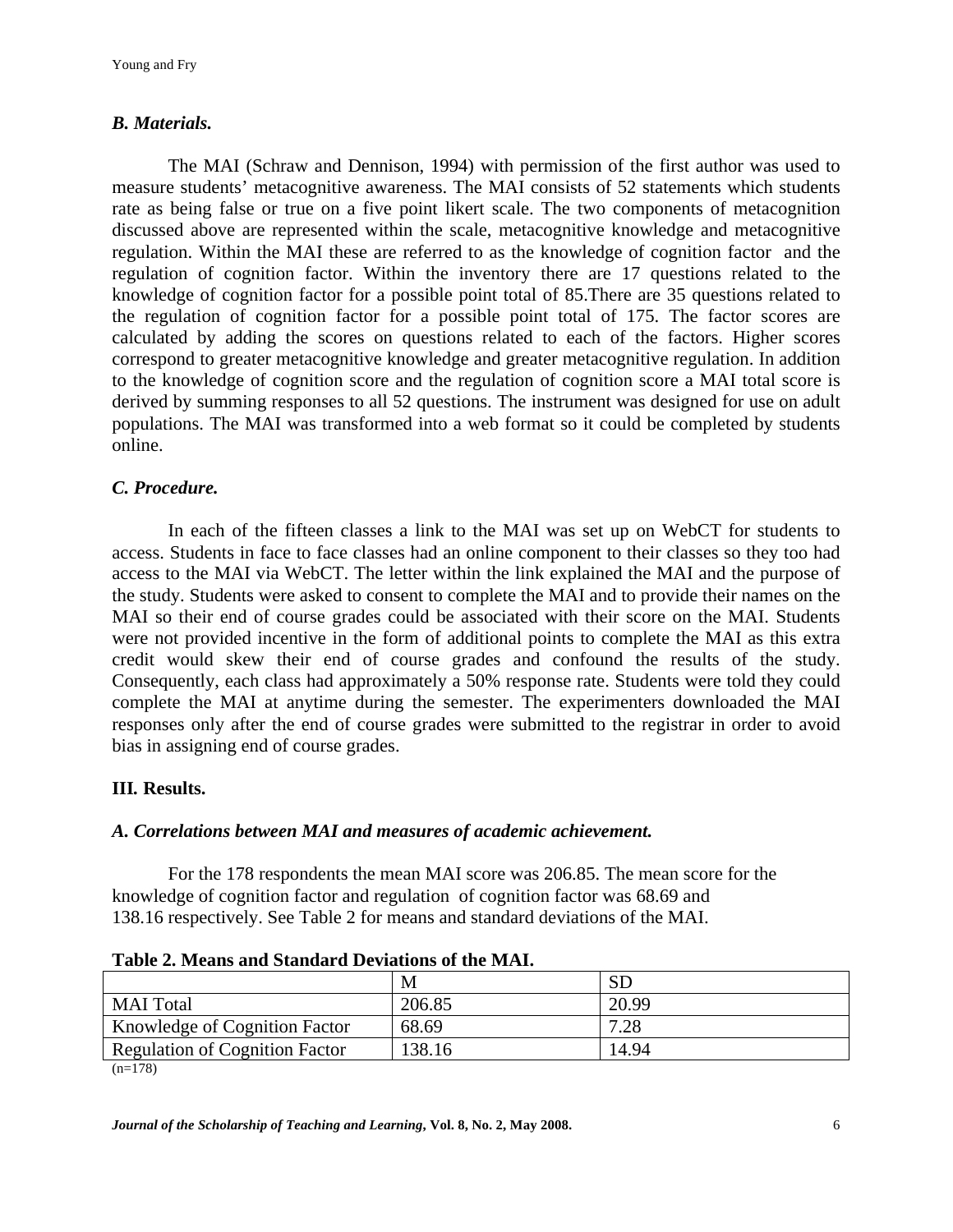In order to determine if there were relationships between the knowledge of cognition and the regulation of cognition factors, as well as correlations between scores on the MAI and achievement measures of GPA and end of course grades Spearman's Rho, nonparametric correlation analysis was completed. There was a significant correlation between the knowledge of cognition factor and the regulation of cognition factor  $r = .73$ ,  $p < 0.01$ . See Table 3.

|                  | Course   | <b>GPA</b> | <b>MAI</b> Total | Regulation | Knowledge |
|------------------|----------|------------|------------------|------------|-----------|
|                  | Grade    |            |                  | Factor     | Factor    |
| Grade            | 1.00     | $0.36**$   | $0.19*$          | $0.19*$    | $0.20**$  |
| <b>GPA</b>       | $0.36**$ | 1.00       | $0.23**$         | $0.20*$    | $0.26*$   |
| <b>MAI</b> Total | $0.19*$  | $0.23**$   | 1.00             | $0.97**$   | $0.87**$  |
| Knowledge        | $0.20**$ | $0.26**$   | $0.86**$         | $0.73**$   | 1.00      |
| Factor           |          |            |                  |            |           |
| Regulation       | $0.19*$  | $0.20**$   | $0.97**$         | 1.00       | $0.73**$  |
| Factor           |          |            |                  |            |           |

**Table 3. Correlations between MAI scores and broad measures of Achievement.** 

\*\* Correlation is significant at the 0.01 level

\*Correlation is significant at the 0.05 level

There was a correlation between the total score of the MAI and end of course grades. Breaking this down into the two factors of knowledge of cognition and regulation of cognition a correlation was found between each of these factors and end of course grades. There was a correlation between GPA and the knowledge of cognition factor and also between GPA and regulation of cognition factor. See Table 3. Albeit relatively modest correlations, these results show a relation between both the knowledge of cognition and regulation of cognition factors of the MAI and broad measures of academic achievement.

A subset of 65 students from the current sample was drawn in order to examine whether the MAI would correlate to single tests within semester long courses. Subjects from four undergraduate sections of an online course titled, "Human Learning and its Application to Education" were drawn for this purpose. This sample was chosen from the larger sample as it contained the largest number of students within the sample taking the same course; each section had the same tests; and course delivery was consistent across sections. Three multiple choice tests were given throughout the semester. Multiple choice questions covered course content and required students to know facts and be able to synthesize and apply information. Spearman's Rho nonparametric correlation analysis was completed on the data. There were no significant correlations between test 1 and scores on the MAI; nor were there significant correlations between test 2 and scores on the MAI. There was a correlation between test 3 and the knowledge factor  $r = 0.26$ ,  $p < 0.05$  and the regulation factor  $r = .27$ ,  $p < 0.05$  of the MAI.

#### *B. MAI scores and individual differences.*

*Journal of the Scholarship of Teaching and Learning***, Vol. 8, No. 2, May 2008.** 7 The researchers were also interested in whether there were differences in scores on the MAI between more experienced graduate student learners and less experienced undergraduate student learners. Consequently analysis of variance (ANOVA) was performed. The independent variable was whether a student was a graduate or undergraduate student and the dependent variables were the regulation of cognition and knowledge of cognition factor scores. There was not a significant difference between the two groups on the knowledge of cognition factor. There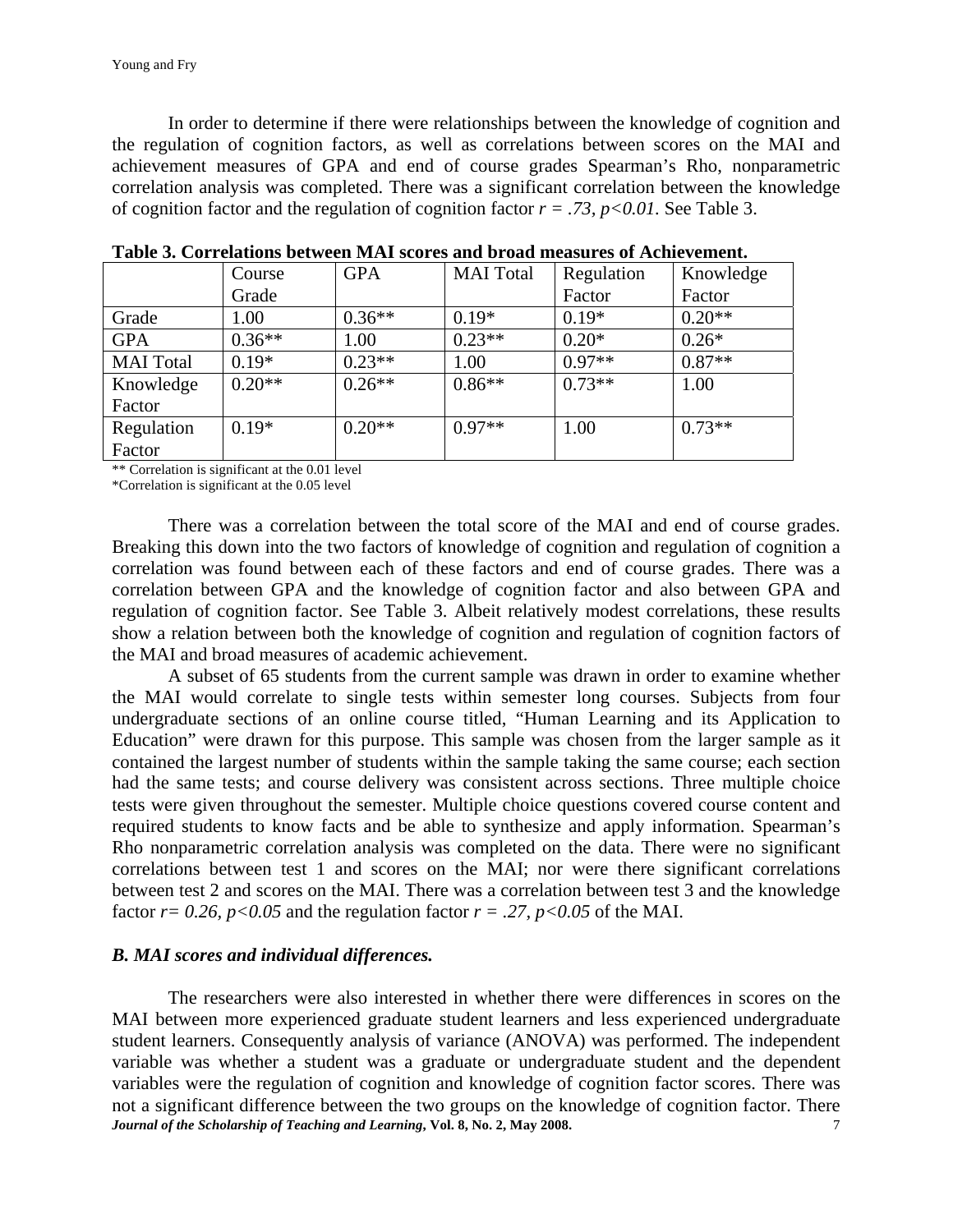was a difference between graduates and undergraduates with regard to the regulation of cognition factor  $f(1,177) = 4.13$ ,  $p < 0.05$ . The mean score on the regulation of cognition factor for graduates was 142.04 and 136.85 for undergraduates.

#### **IV. Discussion.**

The purpose of the present study was to further explore the MAI and its relationship to broad and single measures of academic achievement. As was expected and found in previous research (Schraw and Dennison, 1994; Sperling et al, 2004) there was a significant correlation between the regulation of cognition factor and the knowledge of cognition factor. Significant correlations were found between the MAI and broad measures of academic achievement. The knowledge of cognition factor of the MAI was correlated with GPA and end of course grades. The same is true for the regulation of cognition factor. These results also provide support for the validity of the MAI as it relates to academic measures.

 Within this study significant differences were found between graduate and undergraduate students with regard to their scores on the regulation of cognition factor of the MAI but not the knowledge of cognition factor. This supports the authors' contention that if the MAI is a good measure of academic achievement then it should yield scores that distinguish between more and less experienced students. Graduate and undergraduate students do not differ in relation to knowledge of cognition, they do differ in terms of their regulatory skills. This finding supports that of Schraw (1994) who found that adult learners tend to differ with regard to the use of metacognitive regulatory skills and not so with regard to metacognitive knowledge skills.

The results of the correlations between the MAI and single test scores within a course were unexpected. In the current study, the MAI is better correlated to broad measures of academic achievement such as GPA and end of course grades rather than single measures. It seems there may be other factors that confound the relation between the MAI and single test performance. Single test performance grades may be impacted by many variables other than one's utilization of metacognitive regulation and knowledge skills. These confounding factors may be physical illness, variations in personal motivation, and, potential problems with the technology required for the online class. Broad measures such as GPA and end of course grades which are measures of academic performance over time are much less sensitive to these vagaries of everyday life. This possibility is one that warrants further research to determine how factors other than an individual's metacognitive abilities temper learning as measured by single test scores.

The results of this study are promising. Given the positive correlations between the MAI and end of course grades as well as GPA it can be a tool for professors to use to screen students in need of direct instruction related to metacognition. This may become especially important in large classes as well as online classes where professors have little opportunity to get to know their students on an individual basis. Professors can flag students who obtain low scores on the MAI and then use the MAI as a means to determine what type of metacognitive knowledge and regulatory skills the student reportedly utilizes while learning.

The MAI is set up so professors can complete an item analysis for low scoring students. Each of the 52 items within the MAI is a statement about one's knowledge of learning or the activities one must undertake to regulate learning. For example, "I understand my intellectual strengths and weaknesses." and "I have control over how well I learn." (Schraw and Dennison, 1994, p. 473) are examples of questions related to metacognitive knowledge. "I pace myself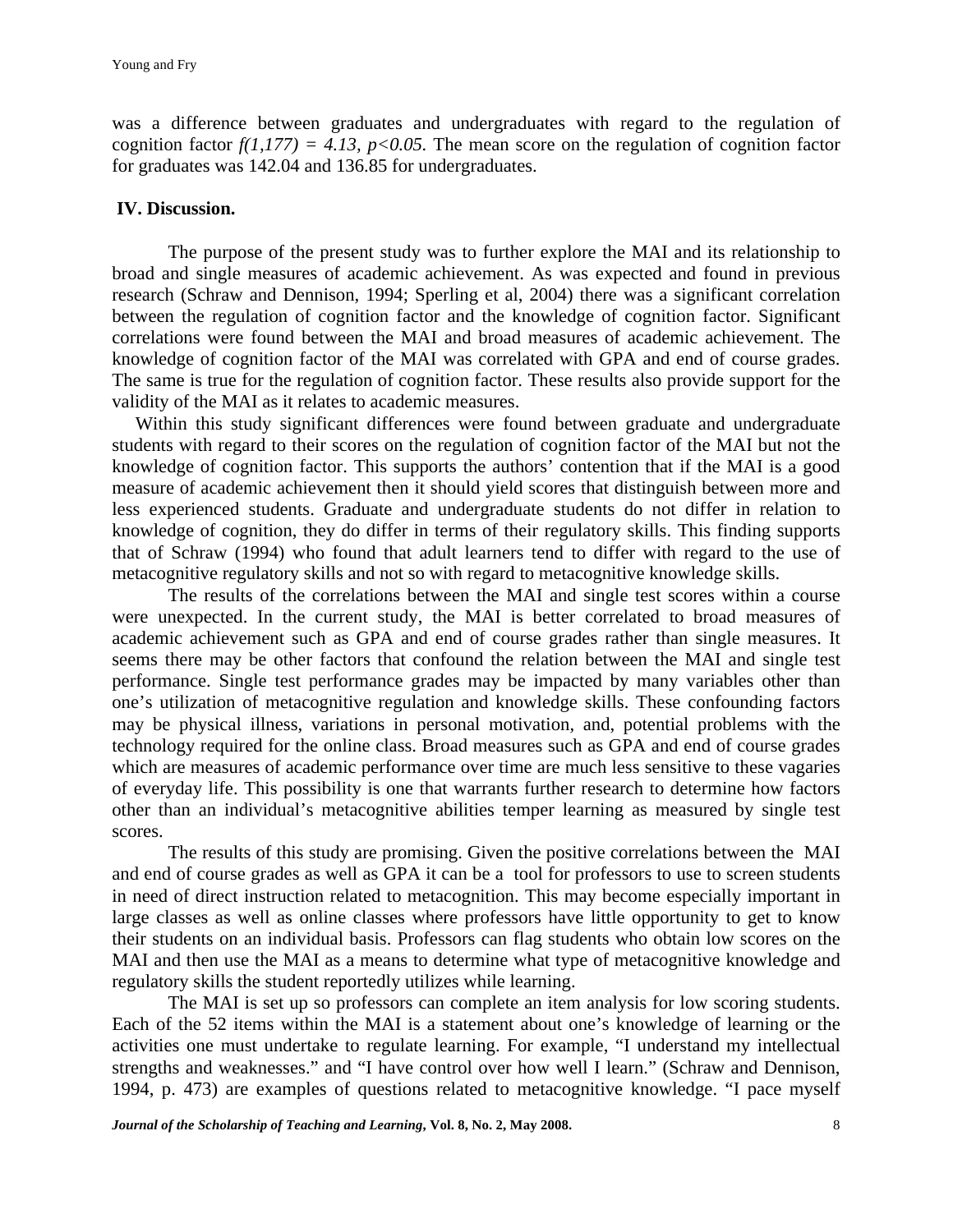while learning in order to have enough time." and "I set specific goals before I begin a task." (Schraw and Dennison, 1994, p. 473) are examples of questions related to metacognitive regulation. Professors can examine responses to statements like these and specifically pinpoint areas students are reporting weaknesses. Professors can then tailor instructional intervention related to metacognitive knowledge and regulation to meet the needs of individual students. The use of the MAI as a screening tool and a tool to identify specific metacognitive weaknesses merits further research.

### **V. Future Research.**

In the future the goal will be to further examine the relation between the MAI and measures of academic achievement with larger, random samples of students. The intent behind this is to determine if more robust correlations can be obtained when sampling is random and sample sizes are larger. In addition, future research will focus on using the MAI in the applied setting of a classroom to identify and assist students in developing their metacognitive skills. The MAI will be administered to two sections of the same class, one class of students will serve as the control and the other class of students who score low on the MAI will be identified for metacognitive instruction. Analysis will be completed to determine if students with similar MAI scores in the two classes differ on course related achievement measures when the experimental class members with low scores receives metacognitive instruction and the control class members with low scores receives no metacognitive instruction.

### **VI. Limitations.**

Students participating in the study may not be representative of all adult learners as they were primarily education majors. Additionally, students self selected for the study by volunteering to participate. Thus, higher performing students may have been overrepresented in the sample. Finally, associations between various measures within this study may be confounded by additional variables that were not measured such as motivation, students' personal time constraints etc.

### **References**

Brown, A. (1987). Metacogntion, executive control, self-regulation, and other more mysterious mechanisms. In F. Weinert and R. Kluwe (Eds.), *Metacognition, motivation and understanding* (pp. 65-116). Hillsdale, NJ: Erlbaum.

Everson, H. T. and Tobias, S. (1998). The ability to estimate knowledge and performance in college: A metacognitive analysis. *Instructional Science, 26,* 65-79.

Flavell, J.H. (1987). Speculations about the nature and development of metacognition. In F. Weinert and R. Kluwe (Eds.), *Metacognition, motivation and understanding* (pp. 21-29). Hillsdale, NJ: Erlbaum.